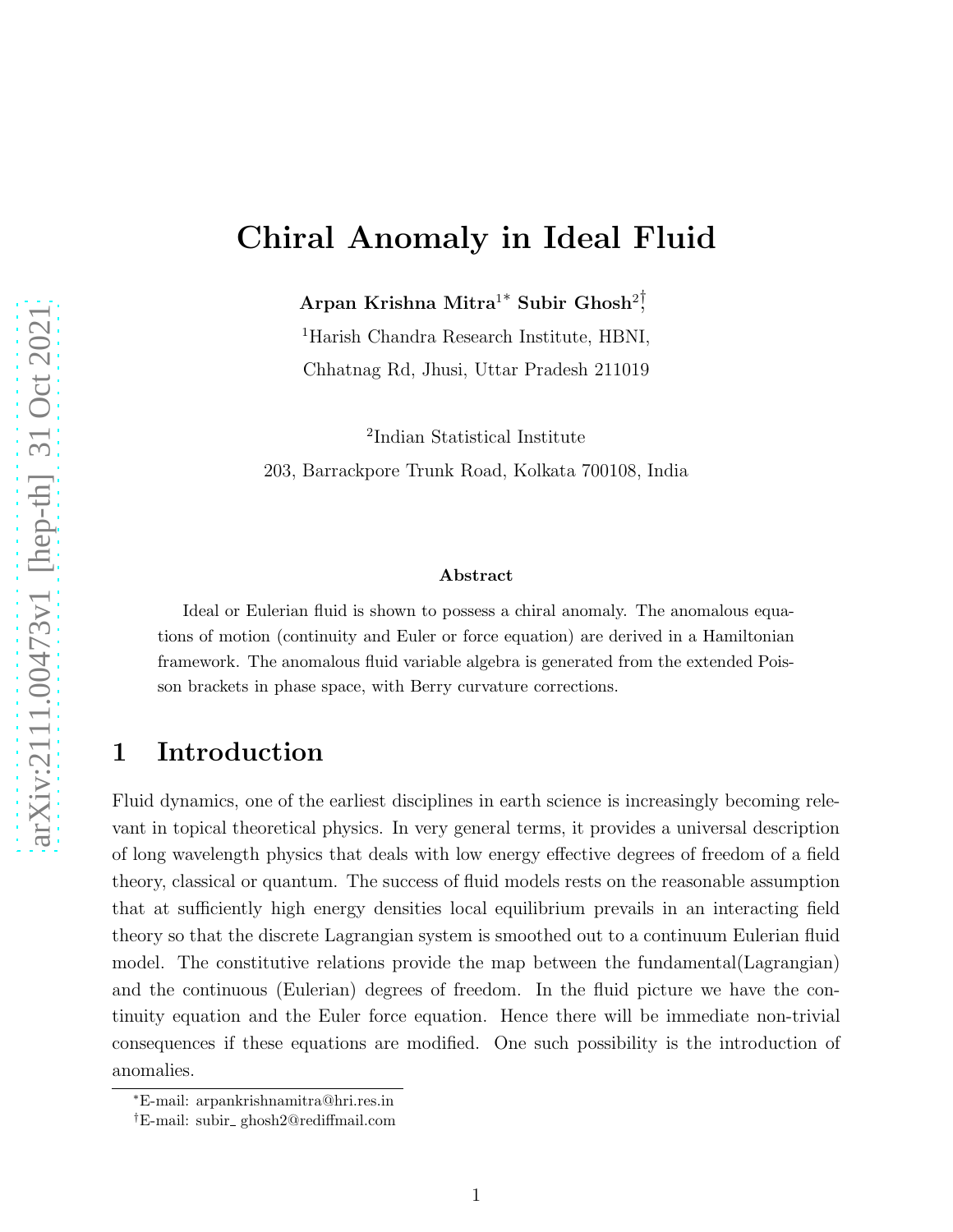Anomalies are a manifestation of short distance singularity of quantum field theory where not all symmetries (and corresponding conservation laws) of a classical field theory survive upon quantization. In particular the celebrated chiral anomaly, discovered by Adler [\[1\]](#page-6-0) and by Bell and Jackiw [\[2\]](#page-6-1) shows that although vector and axial vector current conservation laws in a massless fermionic theory simultaneously exist, one has to be broken in the quantum theory. The vector law is kept intact as this represents the electric charge conservation and the axial current conservation becomes anomalous. In fact this result explains the  $\pi_0 \rightarrow \gamma + \gamma$  decay and constrains the Standard Model multiplet structure. However, very recently it has been observed by Son and Spivak [\[3\]](#page-6-2) large classical negative magnetoresistance of Weyl metals is connected to the triangle anomaly; but interestingly enough it occurs in the classical regime, characterized by short mean free path of the electron compared to the magnetic length. Berry curvature and induced magnetic field in momentum space is responsible for the anomalous velocity in quantum Hall effect [\[4\]](#page-6-3). Nonzero fluxes of the Berry curvature in electron Fermi surface plays an important role. In the present work we will show that classical Eulerian fluid can possess chiral anomaly in the presence of external electromagnetic field where Berry curvature plays a vital role. In earlier work [\[5\]](#page-6-4) quantum anomalies for global currents in hydrodynamic limit and its novel consequences were revealed. Gauge anomalies present in in hydrodynamics were also studied in Hamiltonian formulation in  $|6|$ .

Let us outline our work. The Eulerian fluid dynamics is generated by fluid variable Poisson brackets and a Hamiltonian where the fluid equations of motion are given Hamilton's equations of motion. Following the review by Jackiw et. al. [\[7\]](#page-6-6), we exploit the map between Lagrangian degrees of freedom  $x_i, \dot{x}_i$  and Eulerian density and velocity field variables  $\rho(x, t)$ ,  $v_i(x, t)$  respectively. The canonical fluid brackets are induced by the canonical Poisson brackets. However a non-canonical extension of the latter will naturally yield a generalized fluid algebra. Similar formalism was adopted in previous works [\[8,](#page-6-7) [9\]](#page-6-8) where a non-commutative generalized Poisson brackets between Lagrangian degrees of freedom was used to develop a non-commutative extension of fluid dynamics. In the present work we will exploit the well known non-canonical brackets appearing in [\[10,](#page-6-9) [11,](#page-6-10) [12\]](#page-7-0).

The paper is divided in to the following sections: In Section 2 we provide derivation of the anomalous fluid model. The paper ends with a discussion of present results in Section 3.

### 2 Anomalous fluid dynamics

We will use the non-canonical bracket relations:

$$
\{X^i(\mathbf{x}), X^j(\mathbf{x}')\} = \frac{1}{\rho_0} \epsilon^{ijk} \mathcal{F}_k \ \delta(\mathbf{x} - \mathbf{x}'); \ \ \{X^i(\mathbf{x}), X^j(\mathbf{x}')\} = \frac{\delta^i_j + e^{i\Omega_j}}{\rho_0 \mathcal{A}} \delta(\mathbf{x} - \mathbf{x}');
$$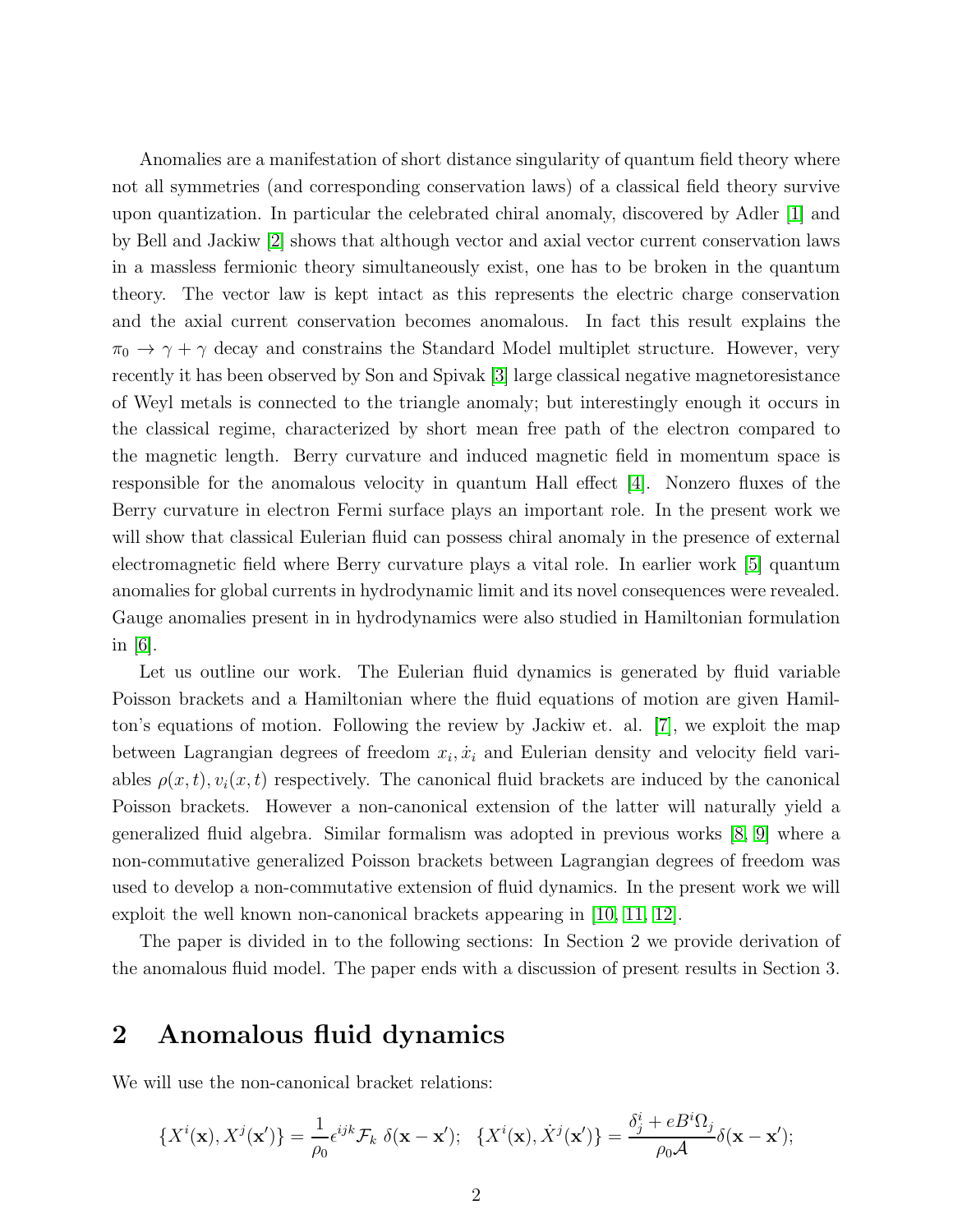<span id="page-2-0"></span>
$$
\{\dot{X}^i(\mathbf{x}), \dot{X}^j(\mathbf{x}')\} = -e^{\frac{\epsilon_{ijk}B^k}{\rho_0 A}} \delta(\mathbf{x} - \mathbf{x}')\tag{1}
$$

where

$$
\mathcal{F}_i = \frac{\Omega_i}{1 + e\mathbf{B}.\Omega}, \quad \mathcal{A} = 1 + e\mathbf{B}.\Omega.
$$

In the above,  $\rho_0$  is a dimensionful numerical parameter, e is the electronic charge, **B** the external magnetic field and  $\Omega$  the Berry curvature term. For  $\Omega = 0, B = 0$  one recovers the free canonical Poisson brackets. The semiclassical electron dynamics in a magnetic Bloch band, (generated in presence of a periodic potential and a magnetic field), is described by  $(1)$  in a Hamiltonian framework [\[10,](#page-6-9) [11,](#page-6-10) [12\]](#page-7-0).

The map connecting the above Lagrangian degrees of freedom to the Euler variables is,

$$
\rho(\mathbf{r}) = \rho_0 \int dx \; \delta(X(x) - \mathbf{r}), \quad v_i(\mathbf{r}) = \frac{\int dx \; \dot{X}_i(x) \delta(X(x) - \mathbf{r})}{\int dx \; \delta(X(x) - \mathbf{r})}.
$$
 (2)

It is now straightforward to construct the brackets between the fluid variables,

$$
\{\rho(\mathbf{r}), \rho(\mathbf{r}')\} = \epsilon^{ijk} \partial_i^{\mathbf{r}} (\rho(\mathbf{r}) \mathcal{F}_k)_r \partial_j^{\mathbf{r}'} \delta(\mathbf{r} - \mathbf{r}')
$$
\n(3)

$$
\{\rho(\mathbf{r}), v_i(\mathbf{r}')\} = \frac{\partial_i^{\mathbf{r}'} \delta(\mathbf{r} - \mathbf{r}')}{\mathcal{A}(\mathbf{r}')} + e B_j \mathcal{F}_i(\mathbf{r}')) \partial_j^{\mathbf{r}'} \delta(\mathbf{r} - \mathbf{r}') + \epsilon^{lkj} \mathcal{F}_l(\mathbf{r}') \partial_j^{\mathbf{r}'} v_i \partial_k^{\mathbf{r}'} \delta(\mathbf{r} - \mathbf{r}') \tag{4}
$$

$$
\{v_i(\mathbf{r}), v_j(\mathbf{r}')\} = \{\frac{\partial_i v_j - \partial_j v_i}{\rho \mathcal{A}} - e\epsilon_{ijk}\frac{B_k}{\rho \mathcal{A}} + \frac{eB_l}{\rho}(\mathcal{F}_i\partial_l v_j - \mathcal{F}_j\partial_l v_i) + 2\epsilon^{lkm}\frac{v_i}{\rho^2}\partial_m v_j\partial_k(\mathcal{F}_l\rho) + \epsilon^{lkm}\frac{1}{\rho}\partial_m v_i\partial_k v_j\mathcal{F}_l + 2\epsilon^{lkm}\frac{\partial_k \rho}{\rho^2}\partial_l(v_i v_j)\mathcal{F}_m\}\delta(\mathbf{r} - \mathbf{r}') - 2\epsilon^{lkm}\frac{\partial_k(\mathbf{r} - \mathbf{r}')}{\rho}\partial_l^{\mathbf{r}}(v_i v_j)\mathcal{F}_m(\mathbf{r}).
$$
 (5)

<span id="page-2-1"></span>We emphasize that this set of generalized fluid algebra is different from the general structure derived from the results in [\[13\]](#page-7-1).

**Ideal barotropic fluid:** Notice that for the ideal fluid  $(B = \Omega = 0)$ , the above reduces to a simple form

$$
\{\rho(\mathbf{r}), \rho(\mathbf{r}')\} = 0, \quad \{\rho(\mathbf{r}), v_i(\mathbf{r}')\} = \partial_i^{\mathbf{r}'} \delta(\mathbf{r} - \mathbf{r}'), \quad \{v_i(\mathbf{r}), v_j(\mathbf{r}')\} = \frac{(\partial_i v_j - \partial_j v_i)}{\rho} \delta(\mathbf{r} - \mathbf{r}'). \tag{6}
$$

The structure  $\omega_{ij} = \partial_i v_j - \partial_j v_i$  is known as the (canonical) vorticity. Note that even if  $\omega_{ij} = 0$ , vorticity can be generated by the external interaction terms as seen in [\(5\)](#page-2-1). Together with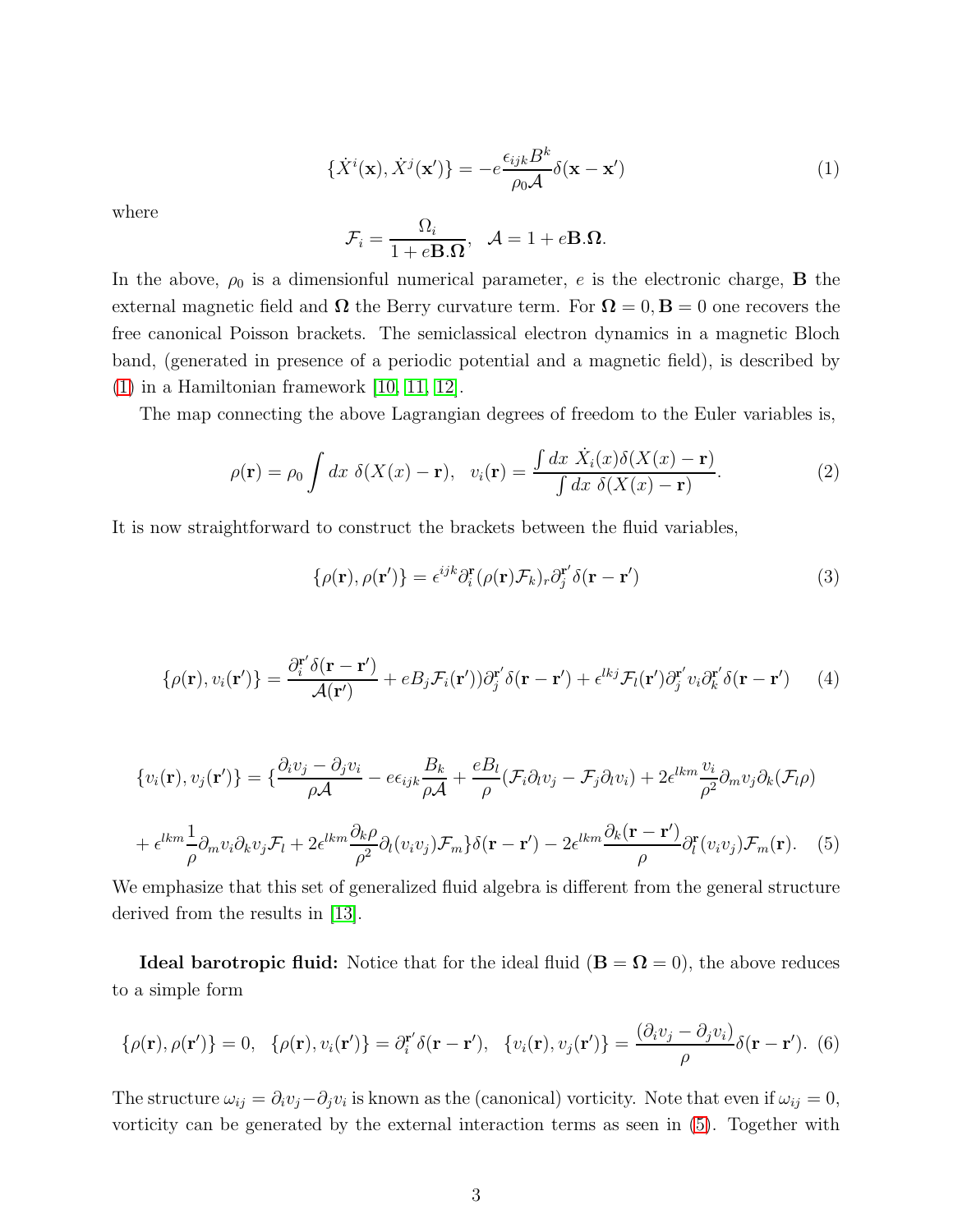the Hamiltonian for a barotropic fluid (with the pressure  $P = \rho(dV)/(d\rho) - V$  depending only on density  $\rho$ ) in a non relativistic framework

$$
\mathcal{H}_0 = \int d\mathbf{x} \left(\frac{1}{2}\rho v^2 + V(\rho)\right) \tag{7}
$$

the continuity and Euler equations are obtained as

$$
\dot{\rho}(\mathbf{x}) = {\rho(\mathbf{x}), \mathcal{H}_0} = -\nabla(\rho \mathbf{v}), \quad \dot{\mathbf{v}}(\mathbf{x}) = {\mathbf{v}(\mathbf{x}), \mathcal{H}_0} = -(\mathbf{v}.\nabla)\mathbf{v} - \frac{\nabla P}{\rho}.
$$
 (8)

**Anomalous fluid:** Returning to the full theory, the fluid Hamiltonian is now given by

$$
\mathcal{H} = \int d\mathbf{x} \left( \frac{1}{2} \rho v^2 + V(\rho) - e\rho \Phi \right)
$$
\n(9)

where the third term is the energy density associated with background electric field satisfying  $-\nabla\Phi = \mathbf{E}$ . The effect of magnetic field **B** has already been taken into account through the extended symplectic bracket structure. The continuity equation gets modified to

<span id="page-3-0"></span>
$$
\dot{\rho} + \nabla \mathbf{.} \mathbf{J} = e\mathbf{E} . (\nabla \times (\rho \mathcal{F})) \tag{10}
$$

where  $\mathbf{J} = (\frac{\rho \mathbf{v}}{A}) + e \{ \rho(\mathcal{F}.\mathbf{v}) \mathbf{B} \} + \rho \frac{\nabla P}{\rho}$  $\frac{\partial P}{\partial \rho} \times \mathcal{F} + \rho \nabla v^2 \times \mathcal{F}$ . Notice that the term on the RHS of [\(10\)](#page-3-0) can be written as  $\nabla.(e\Phi \nabla \times (\rho \mathcal{F}))$  such that a conserved current  $\rho, \tilde{\mathbf{J}}$  can be defined, which however will depend explicitly on  $\Phi$  and hence will not be gauge invariant. This is our first encounter with anomalous conservation law. Indeed, the anomalous term will comprise of electromagnetic field but an interesting generic feature to be noticed throughout is that the anomalous term will always include the Berry curvature term  $\mathcal{A}$ .

The Euler equation is derived as

$$
\dot{\mathbf{v}} + \frac{(\mathbf{v}.\nabla)\mathbf{v}}{\mathcal{A}} = -\frac{\nabla P}{\rho\mathcal{A}} - e\frac{\rho\mathbf{v} \times \mathbf{B}}{\rho\mathcal{A}} - e\frac{\mathbf{B}.\nabla \mathbf{P}}{\rho}\mathcal{F} - e(\mathbf{v}.\mathcal{F})(\mathbf{B}.\nabla)\mathbf{v} + \{-\mathcal{F}.(\frac{\nabla P}{\rho} \times \nabla)\
$$

$$
-\nabla v^2.(\nabla \times \mathcal{F}) + \nabla v^2.(\mathcal{F} \times \frac{\nabla \rho}{\rho}) + \mathcal{F}.(\nabla v^2 \times \nabla)\} \mathbf{v} - e\{\frac{\mathbf{E}}{\mathcal{A}} + e(\mathbf{E}.\mathbf{B})\mathcal{F} + (\mathcal{F}.(\mathbf{E} \times \nabla))\mathbf{v}\} \tag{11}
$$

<span id="page-3-1"></span>The most interesting term in the RHS of [\(11\)](#page-3-1) is obviously  $e^2(\mathbf{E}.\mathbf{B})\mathcal{F}$  since it has the classic chiral anomaly form.

The time derivative of energy density is given by

$$
\dot{\mathcal{E}} = \left(\frac{1}{2}v^2 + V'_{\rho}\right)\dot{\rho} + \rho \mathbf{v}\dot{\mathbf{v}}
$$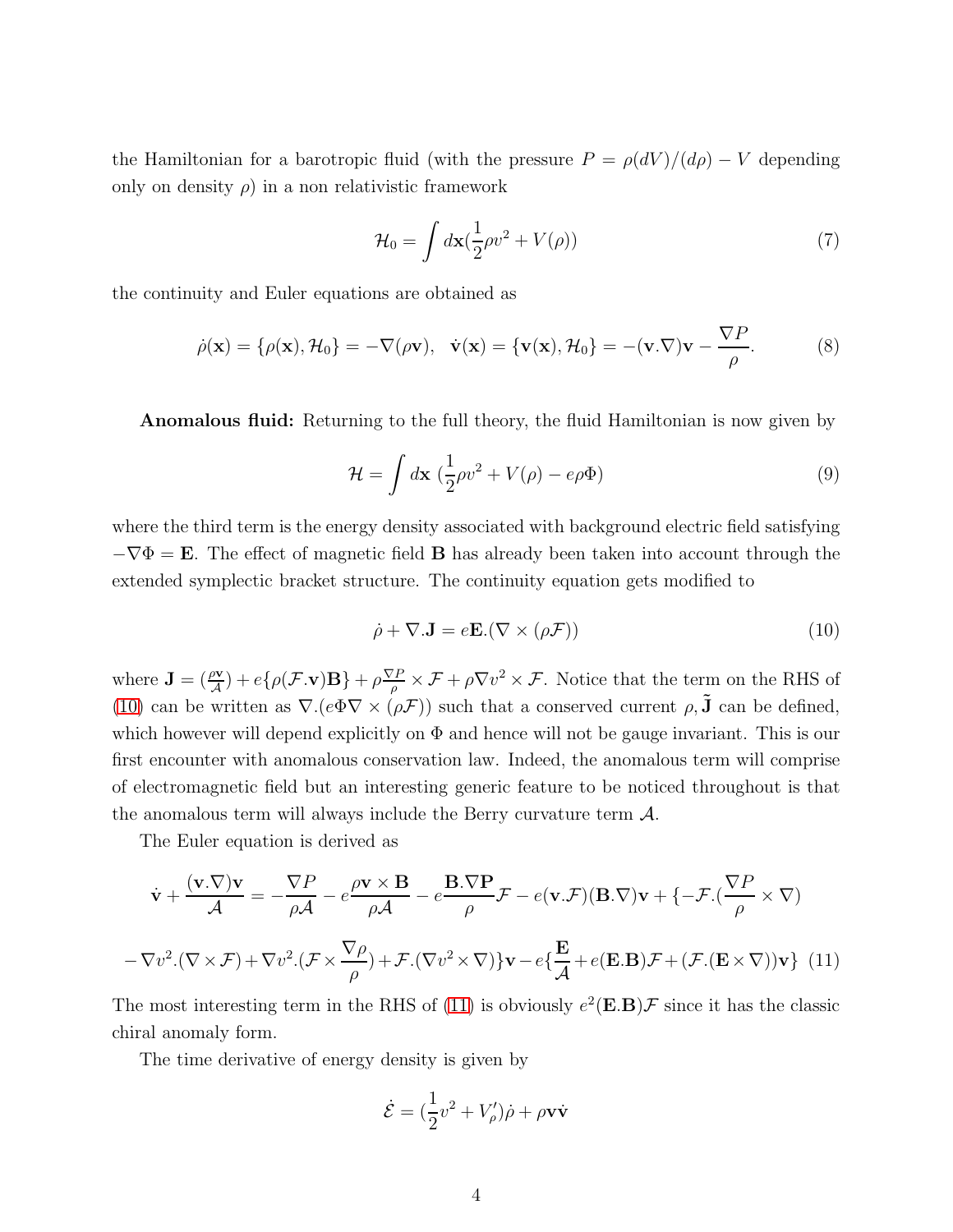$$
= \partial_i \left[ -\frac{\rho v_i}{\mathcal{A}} \left( \frac{v^2}{2} + V' \right) - \frac{1}{4} \epsilon_{ijk} \rho \mathcal{F}_k \partial_j (v^2)^2 - \frac{1}{2} \epsilon_{ijk} \rho \mathcal{F}_k \partial_j (V')^2 - \frac{e}{2} \partial_i \{ v^2 \rho (\mathcal{F}.\mathbf{v}) B_i \} - \nu V' \rho (\mathcal{F}.\mathbf{v}) B_i \} + \frac{1}{2} \epsilon_{ijk} \rho \partial_j (v^2)^2 \mathcal{F}_k - \frac{1}{2} \epsilon_{ijk} \rho \partial_j (v^2) V' \mathcal{F}_k + \frac{1}{2} v^2 V' \partial_j (\rho \mathcal{F}_k) \right] - e \left( \frac{v^2}{2} + V' \right) \epsilon_{ijk} \partial_i (\rho \mathcal{F}_k) E_j - e \rho v_i \{ \frac{E_i}{\mathcal{A}} + \epsilon_{lkj} \mathcal{F}_l \partial_j v_i E_k + e(\mathbf{E}.\mathbf{B}) \mathcal{F}_i \}.
$$
\n(12)

An important property of fluid dynamics if the vorticity  $\omega = \nabla \times \mathbf{v}$  and the related pseudoscalar quantity helicity  $\Sigma = \int d\mathbf{x} \, h = \int d\mathbf{x} \, \mathbf{v} \cdot \omega$ . In Newtonian fluid helicity is conserved and satisfies a local conservation law. In the present scenario, the modified time-evolution for helicity can be expressed as

$$
\dot{h} = \dot{\mathbf{v}}.\omega + \mathbf{v}.\dot{\omega} = -\nabla.(\mathbf{v} \times \dot{\mathbf{v}}) + 2\dot{\mathbf{v}}.\omega.
$$
\n(13)

Ignoring the divergence term that will drop off upon space integration and using [\(11\)](#page-3-1) we find

$$
\dot{h}/2 = -e^2(\mathbf{E}.\mathbf{B})(\omega.\mathcal{F}) - e^{\frac{(\omega.\mathbf{E})}{\mathcal{A}}} - e^{\frac{(\mathbf{B}.\nabla P)}{\rho}}(\omega.\mathcal{F}) - e^{\frac{\omega.(\mathbf{v} \times \mathbf{B})}{\mathcal{A}}} - e(\mathbf{v}.\mathcal{F})[\omega.(\mathbf{B}.\nabla)\mathbf{v}]
$$

$$
+ \Psi h + \omega.[\mathcal{F}.(\mathbf{C} \times \nabla)]\mathbf{v}
$$
(14)

where

<span id="page-4-0"></span>
$$
\Psi = -\nabla v^2 \cdot (\nabla \times \mathcal{F}) + \nabla v^2 \cdot (\mathcal{F} \times \frac{\nabla \rho}{\rho}); \quad \mathbf{C} = -\frac{\nabla P}{\rho} + \nabla v^2 - e\mathbf{E}.
$$

Let us look a little closely to the anomaly term in  $(14)$  for the conservation of helicity and consider some simple and restrictive cases; (i) Only the first three terms in the RHS are of  $O(v)$  with rest of the terms being of higher order in v. Hence in a low energy case these terms can be ignored.

(ii) We can consider pressure  $P$  to be absent.

(iii) Rewriting  $\omega \cdot \mathbf{E} = (\nabla \times \mathbf{v}) \cdot \mathbf{E} = \nabla \cdot (\mathbf{v} \times \mathbf{E}) + \mathbf{v} \cdot (\nabla \times \mathbf{E})$  we can consider time independent external **E**, **B** configurations so that  $\nabla \times \mathbf{E} = 0$  and hence the second term also will not contribute. Thus we are left with the chiral anomaly term

$$
\dot{h} = -2e^2(\mathbf{E}.\mathbf{B})(\omega.\mathcal{F}).\tag{15}
$$

This is the cherished form of anomaly in Eulerian fluid (in low energy limit) and constitute our principal result. Probably a better option for isolating the  $e^2(\mathbf{E}.\mathbf{B})(\omega.\mathcal{F})$  is to modify the canonical definition of helicity by adding extra terms such that only the above term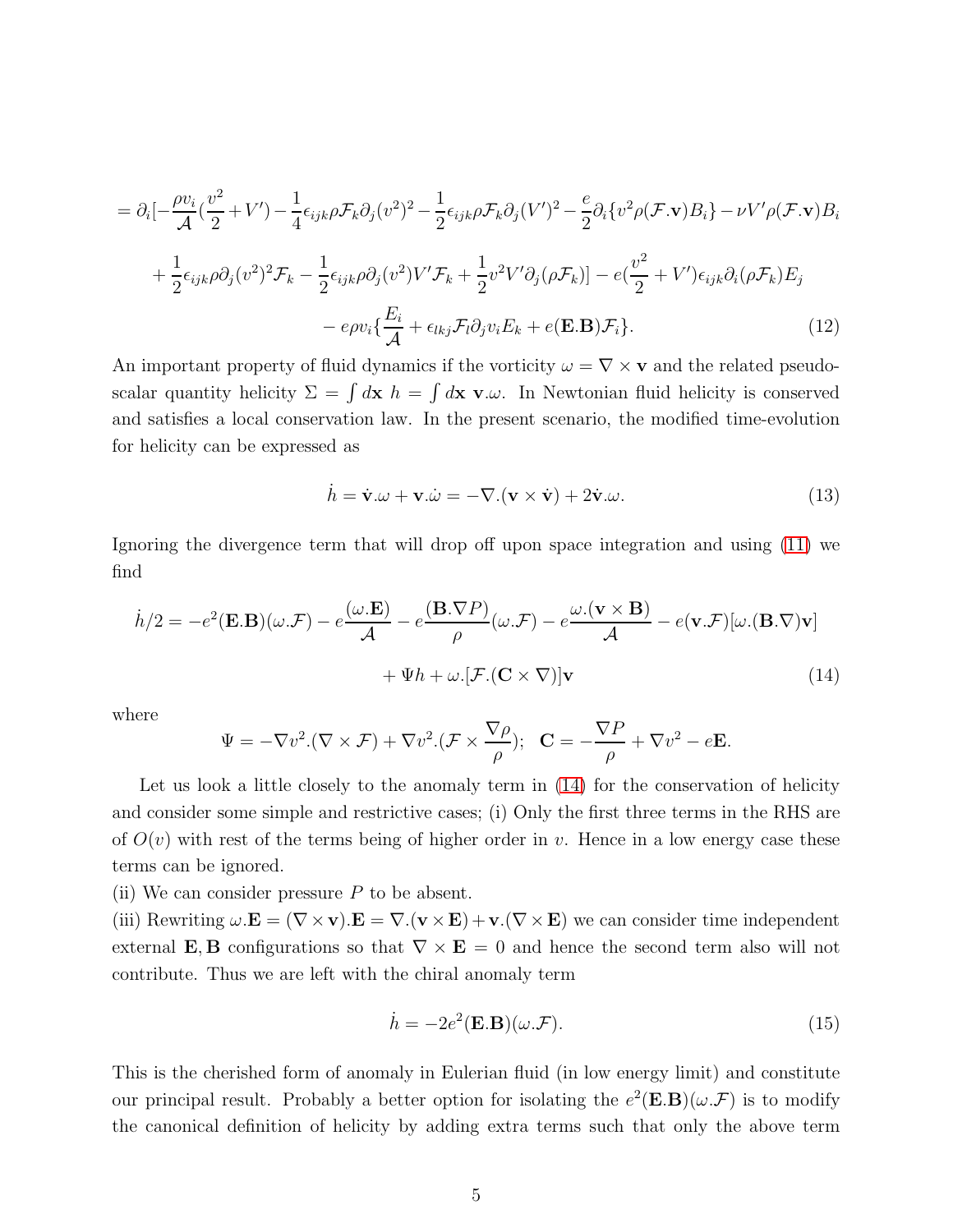survive in the modified anomaly equation.

#### 3 Discussion

In this paper, we have developed an extended classical fluid model incorporated with Berry phase effects that generates an  $e^2 \mathbf{E} \cdot \mathbf{B}$  form of chiral anomaly contribution. The approach is semiclassical where we have based our fluid variables bracket structure on Poisson brackets augmented with (quantum mechanical) Berry phase effect. The latter is applicable for electrons moving in magnetic Bloch bands. Hence our anomalous fluid model can have relevance in hydrodynamic equations describing electron gas models subject to spin-orbit-like interactions in condensed matter systems, such as graphene [\[14\]](#page-7-2).

Previously,  $O(\hbar^2)$  corrections were introduced in classical fluid equations [\[15\]](#page-7-3) from a moment expansion of the Wigner-Boltzmann equation. Interestingly in the present work, the Berry curvature plays an essential role in inducing  $O(\hbar)$  correction. This can be seen by comparing a classical model Lagrangian

$$
L = \frac{1}{2}m\mathbf{v}^2 - e\Phi + e\mathbf{A}\mathbf{v} \tag{16}
$$

with e dimensionless and  $[\mathbf{B}] = \frac{M}{t}$ ,  $[\mathbf{E}] = \frac{ML}{t^2}$  and the definitions of Lorentz force and electromagnetic fields respectively

$$
\mathbf{F} = \nu(\mathbf{E} + \mathbf{v} \times \mathbf{B}), \quad \mathbf{E} = -\nabla \Phi - \frac{\partial \mathbf{A}}{\partial t}, \quad \mathbf{B} = \nabla \times \mathbf{A}
$$

with a quantum Lagrangian

$$
L = \hbar k \dot{\mathbf{r}} - e \dot{\mathbf{r}} \times \mathbf{A} + \hbar \dot{k} \mathbf{A}_{\beta} + e \Phi - W \tag{17}
$$

 $[\hbar k] = \frac{ML}{t}$ ,  $[A_B] = L$ ,  $[\mathcal{F}] = \frac{L}{M\frac{L}{t}} = \frac{t}{M}$  with  $[\mathbf{B}.\Omega]$  being dimensionless. In the above  $A_B$ is the Berry potential and  $\Omega = \nabla_p \times A_B$  the Berry curvature. Coming back to the fluid variables, its dimensions are  $[\rho] = \frac{M}{L^3}$ ,  $[\mathbf{v}] = \frac{L}{t}$ .

After completing our work we came accross a paper by Abanov and Wiegmann [\[16\]](#page-7-4) that has also shown the presence of chiral anomaly in a generalized helicity conservation equation. However the framework is entirely different from ours and this is reflected in the difference between the explicit anomaly equations. In [\[16\]](#page-7-4) the anomaly appears to be induced as a non-inertial effect. On the other hand we have followed throughout a systematic Hamiltonian approach from first principles, starting from a semi-classical Poisson algebra with Berry phase corrections that induces a generalized (anomalous) fluid algebra. Subsequently the Hamiltonian equations of motion yields the generalized continuity and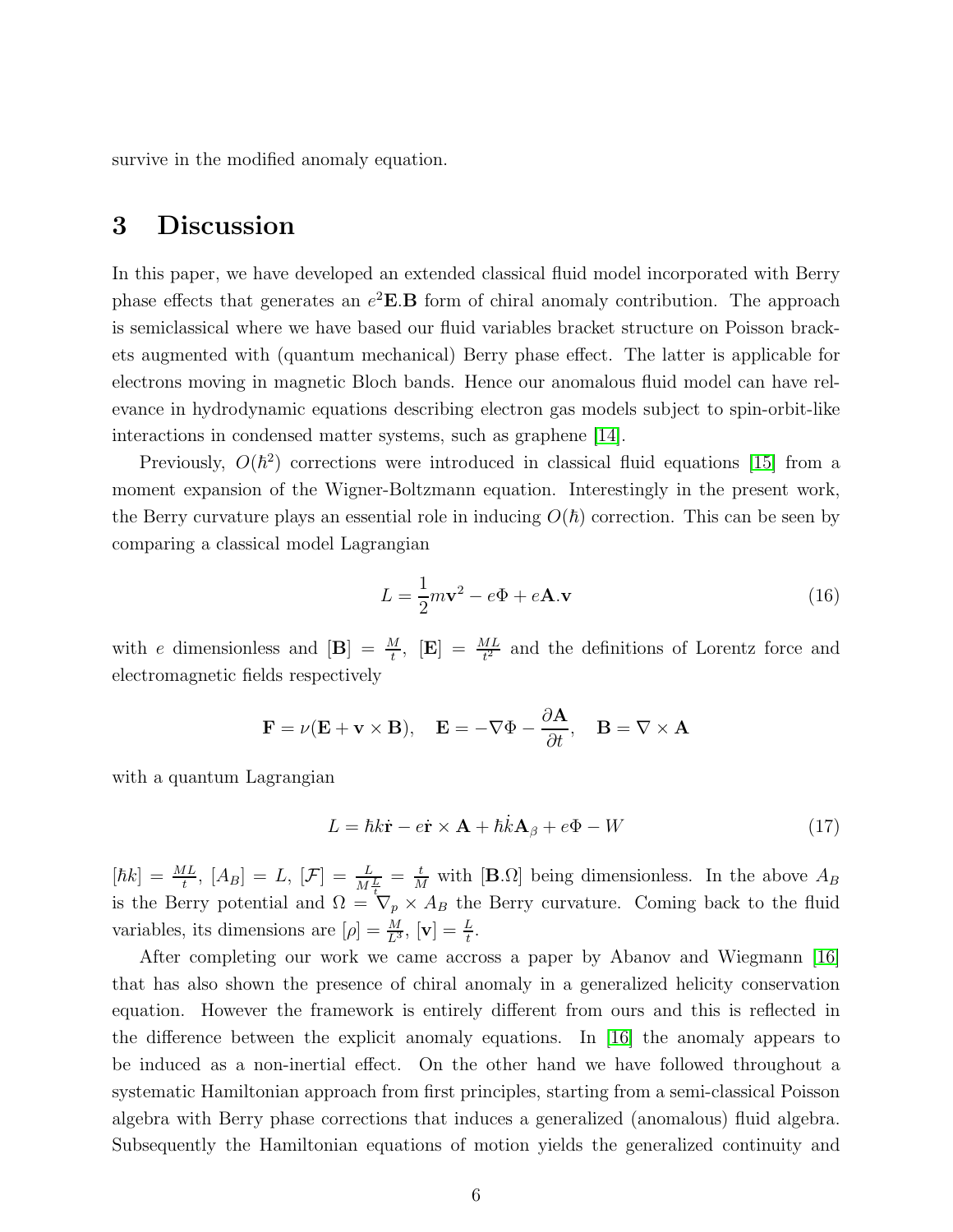Euler equations leading to the anomaly.

Acknowledgement: S.G. would like to thank Professor Peter Horvathy for correspondence.

### <span id="page-6-0"></span>References

- <span id="page-6-1"></span>[1] S.L. Adler; 'Axial-vector vertex in spinor electrodynamics', Phys. Rev. 177: 2426, 1969.
- <span id="page-6-2"></span>[2] J. S. Bell, R. Jackiw; 'A PCAC puzzle: in the -model', Il Nuovo Cimento A. 60: 47, 1969.
- <span id="page-6-3"></span>[3] D. T. Son, B. Z. Spivak; 'Chiral anomaly and classical negative magnetoresistance of Weyl metals', Phys. Rev. B 88, 104412 (2013).
- <span id="page-6-4"></span>[4] N. Nagaosa, J. Sinova, S. Onoda, A. H. MacDonald, N. P. Ong, ' Anomalous Hall effect', [arXiv:0904.4154.](http://arxiv.org/abs/0904.4154)
- <span id="page-6-5"></span>[5] D.T. Son, P. Surowka; 'Hydrodynamics with triangle anomalies', Phys. Rev. Lett., 103: 191601, 2009.
- <span id="page-6-6"></span>[6] G.M. Monteiro, A.G. Abanov, V.P. Nair; 'Hydrodynamics with gauge anomaly: Variational principle and Hamiltonian formulation', Phys. Rev. D 91:125033, 2015.
- <span id="page-6-7"></span>[7] R. Jackiw, V.P. Nair, S.-Y. Pi, A.P. Polychronakos; J.Phys. A37 (2004) R327-R432.
- <span id="page-6-8"></span>[8] A. K. Mitra, R. Banerjee, S. Ghosh; 'Noncommutative fluid and Growing Modes of Inhomogeneity in (Newtonian) Cosmology', JCAP 10 (2018) 057.
- <span id="page-6-9"></span>[9] P. Das, S. Ghosh, 'Back Reaction Inhomogeneities in Cosmological Parameter Evolution via Noncommutative Fluid' ,Phys. Rev. D. 98.084047.
- [10] G. Sundaram, Q. Niu; Phys. Rev. B 59, 14915 (1999), D. Xiao, M.-C. Chang,Q. Niu; Rev. Mod. Phys. 82, 1959 (2010); N. Nagaosa, J. Sinova, S. Onoda, A. H. MacDonald, N. P. Ong; Rev. Mod. Phys. 82, 1539 (2010); A. Abrikosov; 'Introduction to the Theory of Normal Metals, Academic Press, 1972; F. D. M. Haldane; Phys. Rev. Lett. 93, 206602 (2004); H. B. Nielsen, M. Ninomiya; Phys. Lett. 130B, 390(1983). See also A. Bohm, A. Mostafazadeh, H. Koizumi, Q. Niu, J. Zwanziger, 'The Geometric Phase in Quantum Systems', Chapter 12. Springer Verlag (2003).
- <span id="page-6-10"></span>[11] C. Duval, Z. Horv´ath, P. A. Horv´athy, L. Martina, P. C. Stichel; Mod. Phys. Lett. B 20, 373 (2006).